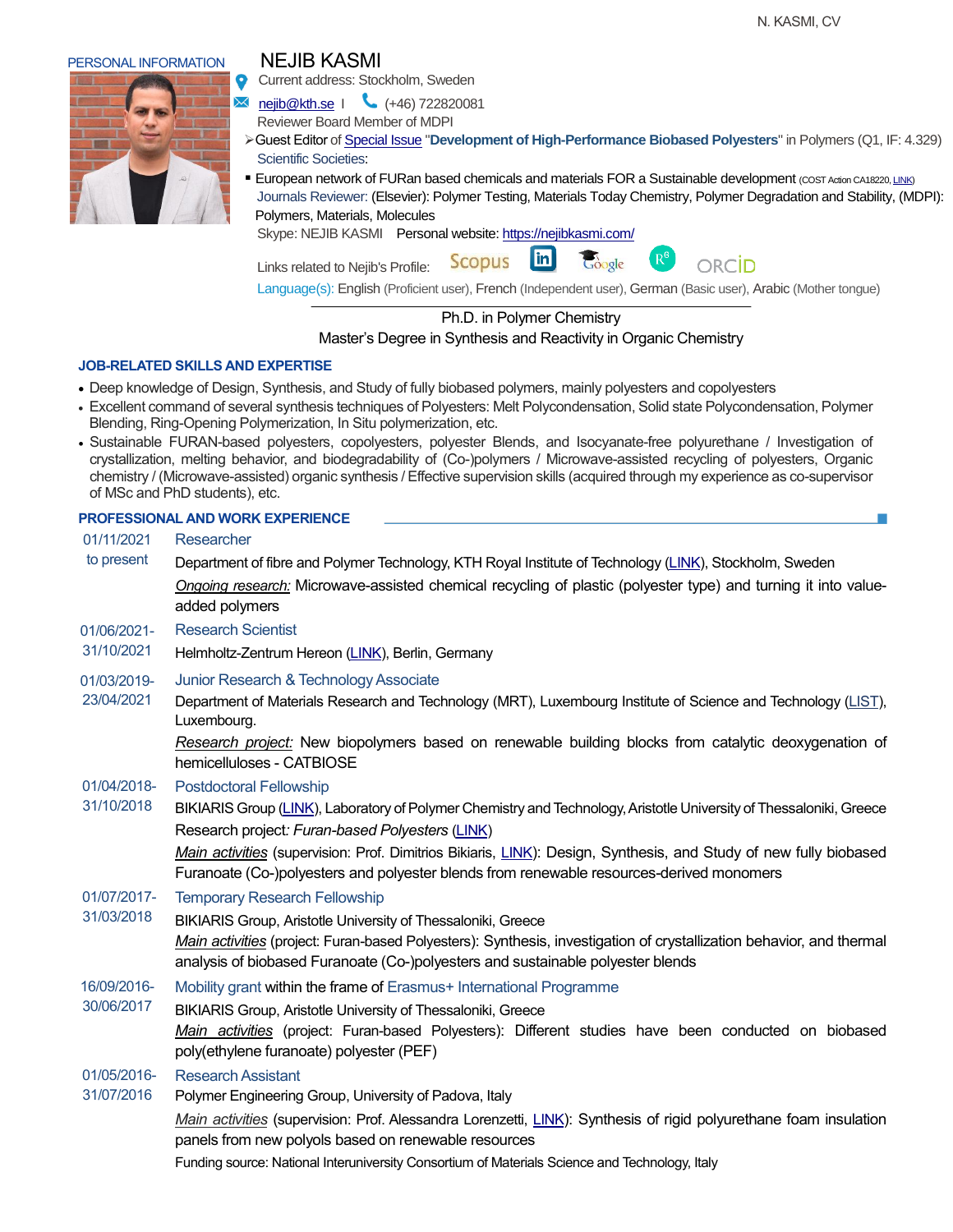| 29/01/2016-<br>30/04/2016                  | PhD Internship 3<br>Polymer Engineering Group, University of Padova, Italy<br>Main activities: Synthesis of thermoplastic polyurethanes from new aromatic monomers derived from isosorbide                                                                                                                                                                                        |  |
|--------------------------------------------|-----------------------------------------------------------------------------------------------------------------------------------------------------------------------------------------------------------------------------------------------------------------------------------------------------------------------------------------------------------------------------------|--|
| 10/05/2015-                                | PhD Internship 2                                                                                                                                                                                                                                                                                                                                                                  |  |
| 10/07/2015                                 | Polymer Engineering Group, University of Padova, Italy<br>Main activities: Microwave-assisted synthesis of new biobased chiral monomers derived from isosorbide                                                                                                                                                                                                                   |  |
| 01/05/2014-<br>30/06/2014                  | PhD Internship 1<br>Department of Civil, Chemical, Environmental, and Materials Engineering, University of Bologna, Italy<br>Main activities (supervision: Prof. Annamaria Celli, LINK):<br>- Synthesis of new Isosorbide-based polyesters by melt polycondensation procedure<br>- Learning of new synthesis techniques and physicochemical analysis method specific for polymers |  |
| <b>AWARDS &amp; ACHIEVEMENTS</b>           |                                                                                                                                                                                                                                                                                                                                                                                   |  |
| 7-13/07/2018                               | Fully Funded Scholarship to attend IUPAC Postgraduate Summer School on Green Chemistry - Venice, Italy                                                                                                                                                                                                                                                                            |  |
| 13/07/2018                                 | Best Presentation Award at the IUPAC Postgraduate Summer School on Green Chemistry - Venice, Italy,<br>awarded by L'Oréal Group and Eni Group. (LINK)<br>Presentation Title: Synthesis of New Eco-Friendly Copolyesters From Fully Renewable Resources: Poly(ε-Caprolactone-Co-<br>Pentylene 2,5-Furandicarboxylate)                                                              |  |
| Research<br>project                        | Furan-based polyesters (09.2016 - 10.2018, LINK): Investigation of polymerization conditions and catalysts for a<br>variety of Furanoate polyesters, copolyesters and nanocomposites and how important parameters like thermal<br>transitions, thermal degradation, biodegradability and mechanical properties are influenced.                                                    |  |
|                                            | Collaborators: D.N. Bikiaris, G.Z. Papageorgiou, N. Kasmi, Z. Terzopoulou. L. Papadopoulos.                                                                                                                                                                                                                                                                                       |  |
|                                            | <b>EDUCATIONAL QUALIFICATIONS</b>                                                                                                                                                                                                                                                                                                                                                 |  |
| Jan 2014-<br>Mar 2018                      | PhD in polymer chemistry (Merit: Very Honorable)<br>University of Monastir, Tunisia<br>PhD dissertation Title: Valorisation of Isosorbide: Synthesis of new functional polymers                                                                                                                                                                                                   |  |
|                                            | Doctoral research activities were supervised by Professor Dimitrios Bikiaris from Aristotle University of Thessaloniki, Greece (LINK)                                                                                                                                                                                                                                             |  |
| Sep 2011-<br><b>Nov 2013</b>               | Master's degree in synthesis and reactivity in organic chemistry<br>University of Monastir, Tunisia                                                                                                                                                                                                                                                                               |  |
|                                            | Master Thesis Title: Synthesis and characterization of new functional structures based on isosorbide<br>With Distinction (16.50 /20). Final average mark (M1 +M2): 13.17/20. Number of acquired credits: 114/120                                                                                                                                                                  |  |
| Sep 2008-                                  | Bachelor's degree in chemistry                                                                                                                                                                                                                                                                                                                                                    |  |
| <b>Jun 2011</b>                            | University of Monastir, Tunisia<br>Number of acquired credits: 166/180 - (Rank: First year: 5/55, Second year: 7/59, Third year: 6/67)                                                                                                                                                                                                                                            |  |
| PRESENTATIONS AT INTERNATIONAL CONFERENCES |                                                                                                                                                                                                                                                                                                                                                                                   |  |
| 1-3/06/2022                                | 1 communication at "Nordic Polymer Days 2022" - Gothenburg, Sweden                                                                                                                                                                                                                                                                                                                |  |
|                                            | • Designed from Recycled PET packaging waste. N. Kasmi, M. Hakkarainen                                                                                                                                                                                                                                                                                                            |  |
| 26-29/09/2021                              | 1 communication at "5th European Conference on Green and Sustainable Chemistry - 5th EuGSC" -<br>• Tuning thermal properties and biodegradability of Isosorbide-based polyester by compositional control through                                                                                                                                                                  |  |
|                                            | copolymerization with 2,5-furandicarboxylic acid. N. Kasmi, Z. Terzopoulou, Y. Habibi, D.N. Bikiaris                                                                                                                                                                                                                                                                              |  |
| 15-17/07/2020                              | 1 communication at "Milan Polymer Days Congress - MIPOL2020" - Milan, Italy<br>• Solvent-free synthesis of new fully biobased diol monomers through industrially viable approach: Toward new<br>insights into the valorization of vanillic acid-based polyesters. N. Kasmi, G.Z. Papageorgiou, D.N. Bikiaris                                                                      |  |
|                                            | 21-25/10/2019 1 communication at "6 <sup>th</sup> EPNOE International Polysaccharide Conference" - Aveiro, Portugal                                                                                                                                                                                                                                                               |  |
|                                            | • Novel Fully Biobased Non-Isocyanate Polyurethanes from Hemicelluloses.<br>N. Kasmi, R. Dieden, D. da Silva-Perez, Y. Habibi                                                                                                                                                                                                                                                     |  |
| 9-14/06/2019                               | 1 communication at "European Polymer Congress 2019 (EPF 2019)" - Hersonissos Heraklion Crete, Greece                                                                                                                                                                                                                                                                              |  |
|                                            | • From 2,5-furandicarboxylatic acid to vanillic acid novel biobased polyesters with promising properties.<br>N. Kasmi, G.Z. Papageorgiou, D.N. Bikiaris                                                                                                                                                                                                                           |  |
| 11-13/03/2019                              | 1 communication at "Milan Polymer Days Congress - MIPOL2019" - Milan, Italy                                                                                                                                                                                                                                                                                                       |  |
|                                            | • Synthesis, structure, and properties of novel biobased polyesters obtained from furan dicarboxylic acid and<br>new fully renewable diols based on vanillic acid. N. Kasmi, G.Z. Papageorgiou, D.N. Bikiaris                                                                                                                                                                     |  |
| 30/09/2018-                                | 1 communication at "12th Hellenic Polymer Society International Conference 2018" - Ioannina, Greece                                                                                                                                                                                                                                                                               |  |
| 03/10/2018                                 | • Synthesis of new eco-friendly copolyesters from fully renewable resources: poly( $\varepsilon$ -caprolactone-co-<br>hexamethylene 2,5-furandicarboxylate). N. Kasmi, G.Z. Papageorgiou, D.N. Bikiaris                                                                                                                                                                           |  |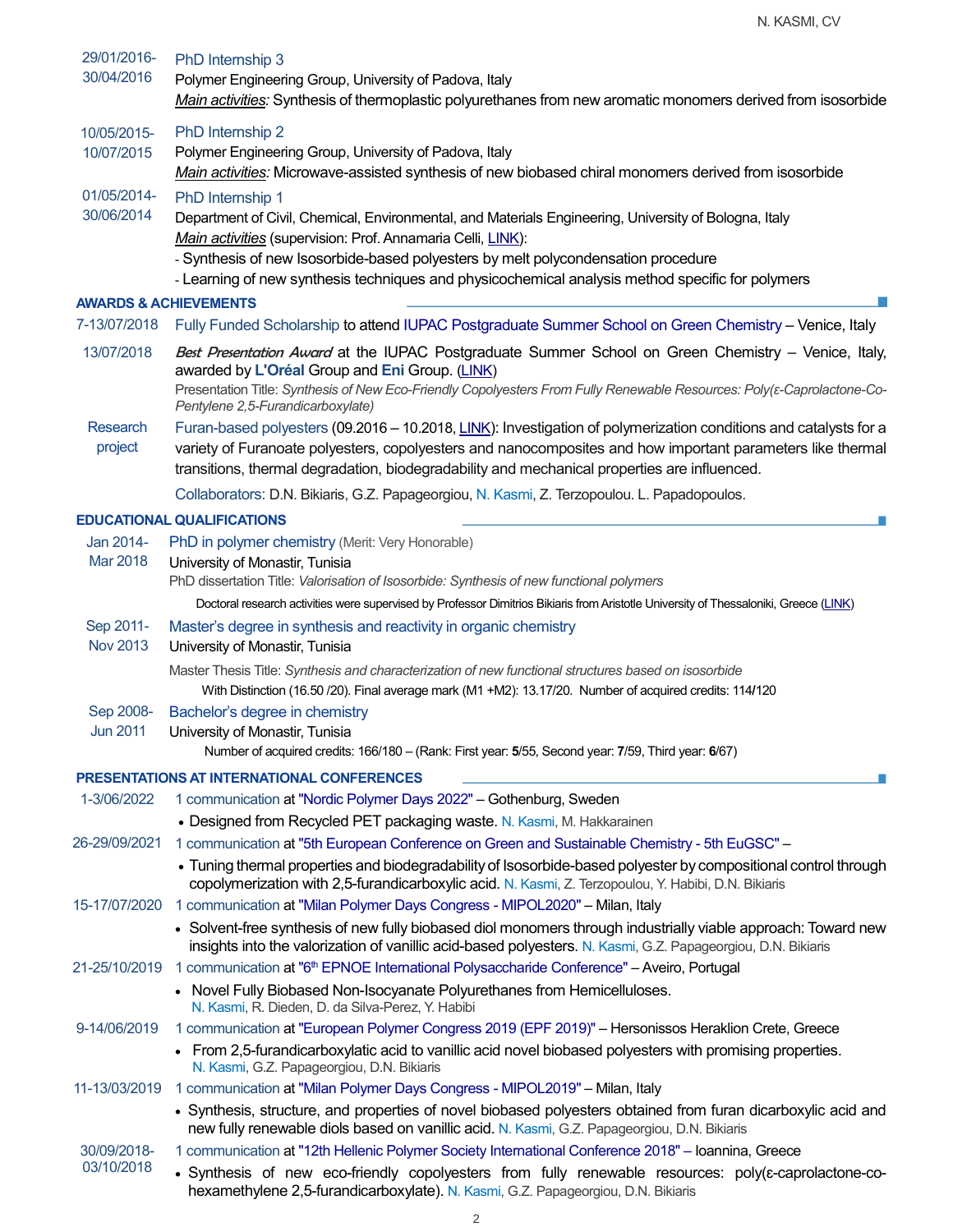| <b>REFEREED JOURNAL PUBLICATIONS (Link)</b> |                                                                                                                                                                                                                                                                                                                                                                                             |
|---------------------------------------------|---------------------------------------------------------------------------------------------------------------------------------------------------------------------------------------------------------------------------------------------------------------------------------------------------------------------------------------------------------------------------------------------|
| 3-7/5/2015                                  | 1 communication at "International Symposium on Green Chemistry" - ISGC2015 - La Rochelle, France<br>• Synthesis and characterization of new polyurethanes based on isosorbide. N. Kasmi, N. Hammami, M. Majdoub                                                                                                                                                                             |
| 15-16/2/2017                                | 1 communication at "Milan Polymer Days, MIPOL2017" - Milan, Italy<br>• New thermally stable Isoidide-derived diols based on Isosorbide for the preparation of thermoplastic<br>polyurethanes: Microwave-assisted synthesis and optimization. N. Kasmi, M. Majdoub, M. Modesti, A. Lorenzetti                                                                                                |
| 2-7/07/2017                                 | 1 communication at "European Polymer Federation, EPF Lyon 2017" - Lyon, France<br>• Poly(ethylene-2,5-furanoate) (PEF); A promising polyester for food packaging applications: from research<br>synthesis to reality. D.N. Bikiaris, V. Tsanaktsis, Z. Terzopoulou, M. Nerantzaki, A. Chondroyiannis, E.<br>Karakatsianopoulou, N. Kasmi, G.Z. Papageorgiou                                 |
|                                             | • Solid-state polymerization of poly(ethylene furanoate) biobased polyester: effect of catalyst type on molecular<br>weight increase. N. Kasmi, M. Majdoub, G.Z. Papageorgiou, D.N. Bikiaris<br>• Crystallization and melting behavior of Poly(ethyene furanoate): Effects of molecular weight and nanofillers.<br>G.Z. Papageorgiou, N. Kasmi, V. Mandraki, S. Exarhopoulos, D.N. Bikiaris |
|                                             | · Synthesis of new fully renewable resources-based copolyesters: poly(1,4-cyclohexanedimethanol-co-<br>isosorbide 2,5-furandicarboxylate). N. Kasmi, M. Majdoub, G.Z. Papageorgiou, D.N. Bikiaris                                                                                                                                                                                           |
| 11-13/9/2017                                | 3 communications at "6th International Conference on Biodegradable and Biobased Polymers" - BIOPOL 2017-Mons,<br>Belgium                                                                                                                                                                                                                                                                    |
| 28-31/05/2018                               | 1 communication at "Bordeaux Polymer Conference" - BPC 2018 - Bordeaux, France<br>• Synthesis of new fully biobased random copolyesters: poly(hexamethylene-co-isosorbide 2,5-<br>furandicarboxylate). N. Kasmi, G.Z. Papageorgiou, D.N. Bikiaris                                                                                                                                           |
|                                             | • Synthesis of new eco-friendly copolyesters from fully renewable resources: poly(s-caprolactone-co-pentylene<br>2,5-furandicarboxylate). N. Kasmi, G.Z. Papageorgiou, D.N. Bikiaris                                                                                                                                                                                                        |
| 7-13/07/2018                                | 1 communication at "IUPAC POSTGRADUATE SUMMER SCHOOL ON GREEN CHEMISTRY" - Venice, Italy                                                                                                                                                                                                                                                                                                    |

Top Co-authors:Prof. Dimitrios Bikiaris [\(LINK\)](https://scholar.google.lu/citations?user=irW61n0AAAAJ&hl=en): [**21**] - Prof. George Z. Papageorgiou [\(LINK\)](https://scholar.google.lu/citations?user=Mtu9q38AAAAJ&hl=en): [**20**]

- Published papers (25) M. Safari, N. Kasmi, C. Pisani, V. Berthé, A. J. Müller\*, Y. Habibi. Effect of the structural features of linear bio-based polyester plasticizers on the crystallization of polylactides, *International Journal of Biological Macromolecules* **2022**, *214*, 128-139[. LINK](https://doi.org/10.1016/j.ijbiomac.2022.06.056)
	- (24) N. Kasmi\*, Z. Terzopoulou, Y. Chebbi, R. Dieden, Y. Habibi, D.N. Bikiaris. Tuning thermal properties and biodegradability of isosorbide-based polyester by compositional control through copolymerization with 2,5-furandicarboxylic acid, *Polym. Degrad. Stab.* **2022**, *195*, 109804. [LINK](https://doi.org/10.1016/j.polymdegradstab.2021.109804)
	- (23) D. G. Papageorgiou\*, I. Tsetsou, R. O. Ioannidis, G. Nikolaidis, S. Exarhopoulos, N. Kasmi, D. N. Bikiaris, D. Achilias, G. Z. Papageorgiou\*. A new era in engineering plastics: compatibility and perspectives of sustainable alipharomatic poly(ethylene terephthalate)/poly(ethylene 2,5-furandicarboxylate) blends, *Polymers* **2021**, *13(7)*, 1070[. LINK](https://www.mdpi.com/2073-4360/13/7/1070)
	- (22) L. Papadopoulos, A. Zamboulis, N. Kasmi, M. Wahbi, C. Nannou, D.A. Lambropoulou, M. Kostoglou, G. Z. Papageorgiou, D. N. Bikiaris\*. Investigation of the catalytic activity and reaction kinetic modeling of two antimony catalysts in the synthesis of poly(ethylene furanoate), *Green Chemistry* **2021**, *23*, 2507-2524. [LINK](https://pubs.rsc.org/en/content/articlelanding/2021/gc/d0gc04254d#!divAbstract)
	- (21) N. Kasmi, C. Pinel, D. Da Silva Perez, R. Dieden, Y. Habibi. Synthesis and characterization of fully biobased polyesters with tunable branched architectures, *Polymer Chemistry* **2021**, *12*, 991-1001[. LINK](https://pubs.rsc.org/en/content/articlelanding/2021/py/d0py01512a#!divAbstract)
	- (20) N. Kasmi, L. Papadopoulos, Y. Chebbi, G.Z. Papageorgiou, D.N. Bikiaris\*. Effective and facile solvent-free synthesis route to novel biobased monomers from vanillic acid: Structure-thermal property relationships of sustainable polyesters,*Polym. Degrad. Stab.* **2020**, *181*, 109315. [LINK](https://doi.org/10.1016/j.polymdegradstab.2020.109315)
	- (19) Z. Terzopoulou, M. Wahbi, N. Kasmi, G.Z. Papageorgiou, D.N. Bikiaris\*.Effect of additives on the thermal and thermo-oxidative stability of poly(ethylene furanoate) biobased polyester, *Thermochim. Acta* **2020***, 686,* 178549. [LINK](https://www.sciencedirect.com/science/article/abs/pii/S0040603120300034)
	- (18) B. Quienne, N. Kasmi, R. Dieden, S. Caillol, Y. Habibi\*. Isocyanate-free fully biobased star polyester-urethanes: synthesis and thermal properties, *Biomacromolecules,* **2020**, *21, 5,* 1943–1951. [LINK](https://doi.org/10.1021/acs.biomac.0c00156)
	- (17) N. Kasmi, N. Ainali, E. Agapiou, L. Papadopoulos, G.Z. Papageorgiou. D.N. Bikiaris\*. Novel High Tg fully biobased poly(hexamethylene-co-isosorbide-2,5-furan dicarboxylate) Copolyesters: Synergistic Effect of Isosorbide Insertion on Thermal performance Enhancement, *Polym. Degrad. Stab.* **2019**, *169*, 108983. [LINK](https://doi.org/10.1016/j.polymdegradstab.2019.108983)
	- (16) N. Kasmi, M. Wahbi, L. Papadopoulos, Z. Terzopoulou, N. Guigo, N. Sbirrazzuoli, G.Z. Papageorgiou\*. D.N. Bikiaris\*. Synthesis and characterization of two new biobased poly(pentylene 2,5-furandicarboxylate-co-caprolactone) and poly(hexamethylene 2,5-furandicarboxylate-co-caprolactone) copolyesters with enhanced enzymatic hydrolysis properties, *Polym. Degrad. Stab.* **2019***, 160,* 242- 263. [LINK](https://doi.org/10.1016/j.polymdegradstab.2019.01.004)
	- (15) N. Kasmi, N. Poulopoulou, Z. Terzopoulou, D.G. Papageorgiou\*, D.N. Bikiaris, G.Z. Papageorgiou\*. Sustainable Thermoplastics from Renewable Resources: Thermal behavior of Poly(1,4-cyclohexane dimethylene 2,5-furandicarboxylate), *Eur. Polym. J.*